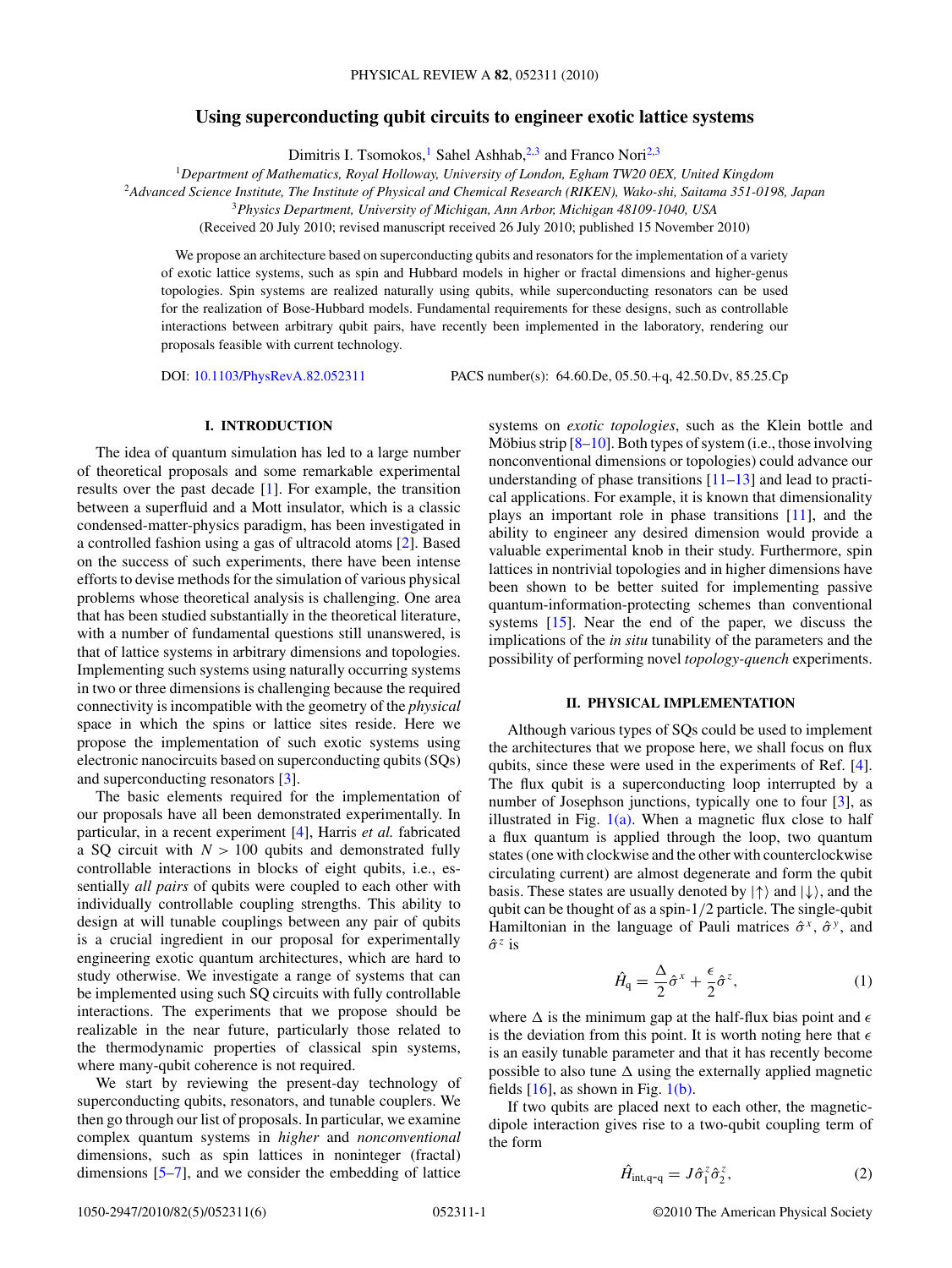<span id="page-1-0"></span>

FIG. 1. (Color online) Schematic diagrams of (a) a simple threejunction flux qubit, (b) a flux qubit with a tunable gap, (c) two flux qubits interacting through a tunable coupler, and (d) two resonators interacting through a tunable coupler. In (a) the external magnetic flux  $\Phi_{ext}$  threading the superconducting loop controls the parameter  $\epsilon$  in the single-qubit Hamiltonian [Eq. [\(1\)](#page-0-0)]. In (b) the magnetic flux  $\Phi_{\epsilon}$  controls the parameter  $\epsilon$  in the Hamiltonian, while  $\Phi_{\alpha}$  controls the parameter  $\Delta$ . In (c) two flux qubits are coupled inductively to a common coupler, resulting in an effective coupling between the two qubits. The effective coupling strength *J* can be tuned through the magnetic flux  $\Phi_C$ . In (d) two *LC* circuits, i.e., resonators, are effectively coupled to each other through a tunable coupler.

where *J* is the coupling strength and the subscripts indicate the different qubits. For two directly coupled qubits, the coupling strength *J* is fixed by geometry and material properties. One could avoid this limitation and obtain an effectively tunable coupling strength by employing a coupler, an additional circuit element that mediates coupling between the two qubits [\[17\]](#page-5-0). A schematic diagram of this technique is shown in Fig.  $1(c)$ . By tuning the bias parameters (e.g., the magnetic flux through the coupler's loop), one can effectively tune the interqubit coupling strength *J* . An additional advantage of using couplers is the flexibility allowed in their design, which leads to the ability to couple qubits that are separated by large distances and to produce coupling terms in any desired pairing of the qubits [\[4\]](#page-4-0). With the above architecture, one obtains the many-qubit Hamiltonian

$$
\hat{H}_1 = \sum_i \frac{1}{2} \big( \Delta_i \hat{\sigma}_i^x + \epsilon_i \hat{\sigma}_i^z \big) + \sum_{i,j} J_{i,j} \hat{\sigma}_i^z \hat{\sigma}_j^z, \tag{3}
$$

with at least the parameters  $\epsilon_i$  and  $J_{i,j}$  being tunable *in situ*. Further details concerning the circuit can be found in Ref. [\[4\]](#page-4-0).

While qubits are suited for the implementation of spinlattice Hamiltonians, Bose-Hubbard Hamiltonians require harmonic-oscillator-like circuit elements, i.e., resonators. These can be implemented either as lumped-element *LC* circuits, as illustrated in Fig.  $1(d)$ , or as coplanar-waveguide resonators [\[3\]](#page-4-0). In both cases, the resonator behaves as a linear oscillator with the Hamiltonian

$$
\hat{H}_{\rm osc} = \hbar \omega \left( \hat{a}^\dagger \hat{a} + \frac{1}{2} \right),\tag{4}
$$

where  $\omega$  is the oscillator frequency and  $\hat{a}^{\dagger}$  and  $\hat{a}$  are the oscillator's creation and annihilation operators, respectively. Several experiments have demonstrated coherent coupling between resonators and qubits [\[3\]](#page-4-0).With the technology that has been developed in that context, there should be no difficulty in coupling resonators to each other using couplers, thus leading to tunable coupling with any desired pairing of the resonators. The interaction Hamiltonian is then given by

$$
\hat{H}_{\text{int,osc-osc}} = J(\hat{a}_i^\dagger \hat{a}_j + \hat{a}_j^\dagger \hat{a}_i),\tag{5}
$$

where the subscripts indicate the different resonators. In writing this form for the Hamiltonian, we have assumed that  $J \ll \hbar \omega / n$  (with *n* being the typical number of excitations in each resonator) such that the rotating-wave approximation is valid. The resonators can now be seen as sites in a Hubbard-like model, and the number of excitations in any given resonator represents the number of (bosonic) particles occupying that site. One thus obtains the noninteracting Bose-Hubbard Hamiltonian

$$
\hat{H}_2 = \sum_i \hbar \omega_i \big( \hat{a}_i^{\dagger} \hat{a}_i + \frac{1}{2} \big) + \sum_{i,j} J_{i,j} \big( \hat{a}_i^{\dagger} \hat{a}_j + \hat{a}_j^{\dagger} \hat{a}_i \big), \quad (6)
$$

with the parameters  $J_{i,j}$  being tunable *in situ*. The resonator frequencies *ωi* generally exhibit small deviations from the values specified when designing the circuit, and recent experiments have demonstrated resonators with tunable values of *ω* [\[18\]](#page-5-0).

#### **III. NONCONVENTIONAL DIMENSIONS**

On the theoretical side, spin-lattice systems in higher dimensions  $(d \ge 3)$  have been studied extensively in the past [\[11\]](#page-5-0). Interest in these higher-dimensional systems stems from the important role that dimensionality plays in the physics of phase transitions and critical phenomena, as well as in determining the magnetic and thermodynamic properties of materials. Over the years, a number of different theoretical methods have been used in studying higher-dimensional systems, including renormalization-group and Monte Carlo methods. However, the validity of these methods generally cannot be established rigorously [\[19\]](#page-5-0). Therefore, experimental investigation of higher-dimensional systems is highly desirable. The experimental realization of such systems is hindered, however, by the difficulties associated with coupling spatially separated elements, such as distinct two-level systems.

With SQ networks it should be possible to overcome the difficulty of arbitrary connectivity [\[20\]](#page-5-0). The Ising model in  $d = 1, 2, 3, \ldots$  dimensions can be implemented using the connections illustrated in Fig. [2.](#page-2-0) In this context one might worry whether the crossing of some of the lines in Fig. [2](#page-2-0) would be a problem. However, this is not the case, since such lines can be fabricated in different layers, similarly to what was done in Ref. [\[4\]](#page-4-0). Naturally there would be physical limits on the number of layers in a realistic system, and one might worry that for larger numbers of qubits a larger number of layers will be required. However, the number of layers does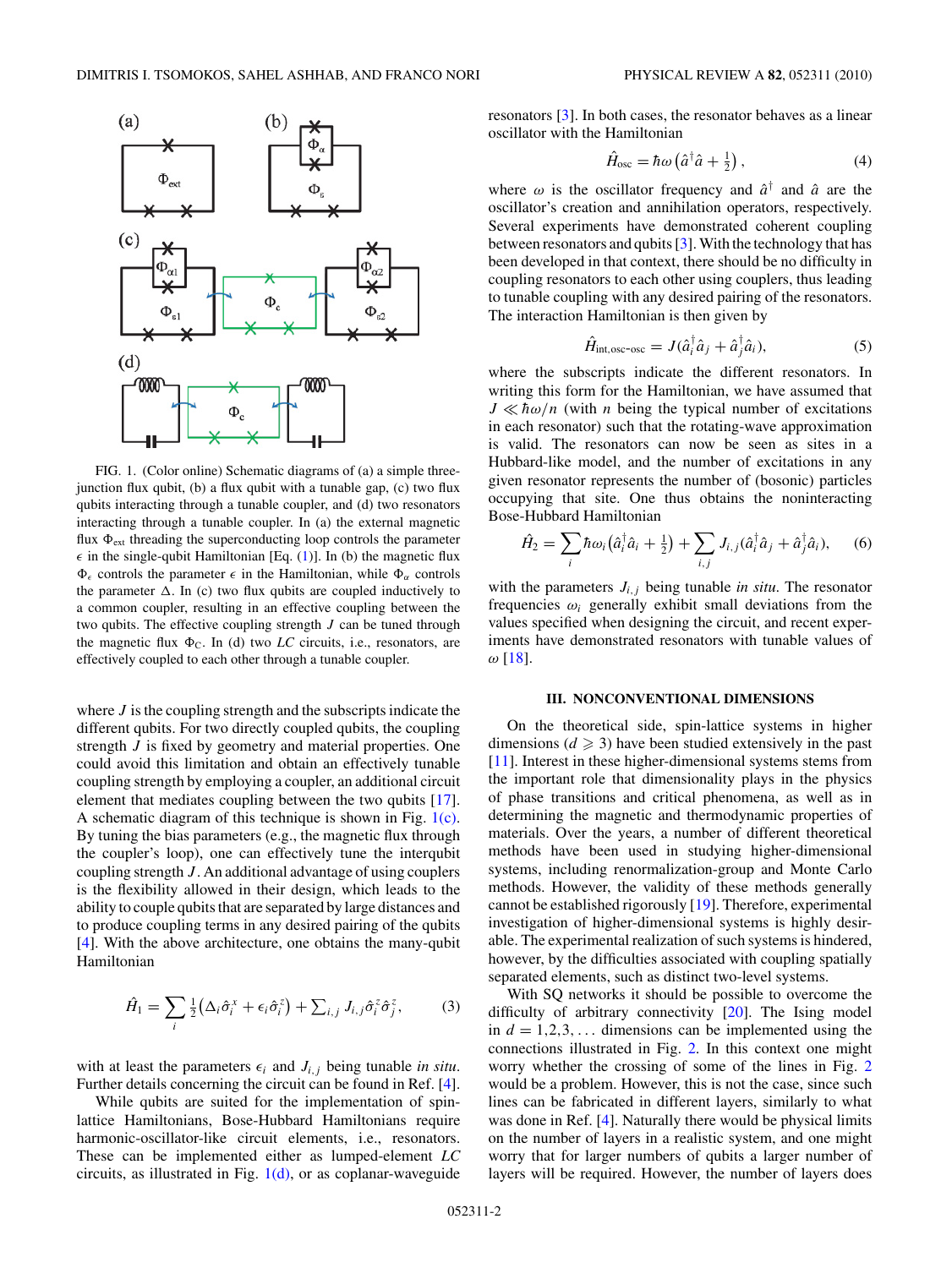<span id="page-2-0"></span>

FIG. 2. (Color online) Engineering the effective dimensionality of a lattice system by changing the connections between qubits. (a) Nine qubits can be connected so as to form a linear chain [purple (black) connections] or a  $3 \times 3$  square lattice [purple (black) and orange (gray) connections]. (b) Eight qubits can be connected into a three-dimensional cube.

not depend on the system size, but only on the engineered effective dimension: in principle no overlapping connections are needed for  $d = 2$ , only two layers of couplers are needed for  $d = 3$ , and so on.

Similarly to higher-dimensional systems, spin systems with noninteger dimensions have also received much theoretical interest over the past few decades but have not been implemented experimentally [\[5–7\]](#page-4-0). One example of interesting theoretical results in this context is that the Ising model can exhibit spontaneous magnetization at finite temperatures on spin lattices with  $d < 2$  [\[6\]](#page-4-0); another is the prediction that certain spin models change critical behavior from second to first order at specific noninteger dimensions [\[7\]](#page-4-0).

One way to obtain noninteger dimensions, without losing local structure, is to use fractal geometries. Indeed, the proposed SQ architectures can be used to implement the Ising model on a well-studied fractal that can be used to probe noninteger dimensions between  $d = 1$  and  $d = 2$ , namely, the *Sierpinski carpet* [\[5\]](#page-4-0). The relevant construction is illustrated and explained in Fig. 3. Note that a two-dimensional lattice of qubits without any qubits missing can be used to generate any desired dimension between 1 and 2. This is achieved by decoupling any unneeded qubits from the rest of the lattice using the tunable couplers, effectively removing these qubits from the system and creating holes in their place. Alternatively, the Sierpinski carpet can be generated by engineering the connections between the different qubits on the chip, even if the qubits are not arranged in a two-dimensional lattice (as explained in Fig. 2).

# **IV. EXOTIC TOPOLOGIES**

A substantial amount of theoretical work has been devoted to the critical behavior of spin lattices with nontrivial topology [\[8\]](#page-4-0). Experimental realizations have been possible with thin-film materials [\[9,10\]](#page-5-0), but with limited controllability of subsystems. An open question in this area is whether there is any general principle connecting the properties of a many-body



FIG. 3. (Color online) First few generations of a Sierpinski carpet with dimension  $\log[8]/\log[3] \approx 1.9$ : one starts from a square of eight qubits, a  $3 \times 3$  lattice with the middle qubit removed; then each site is replaced by the original, first-generation square; and so on. Any dimension between 1 and 2 can be obtained by adjusting the total size and missing fraction in the first-generation square: if the length of the square is *n* qubits and the length of the missing core is *l* qubits, the effective dimension is  $\log[n^2 - l^2]/\log[n]$ . Starting from a three-dimensional cube, one can obtain any dimension between 2 and 3, and so on.

system with the curvature or the topology of the surface on which the system resides. It would therefore be desirable to have small-scale lattices with local addressability, whose underlying topology is also controllable.

With the designs proposed here, this experimental goal becomes more feasible. For example, it would be possible to engineer a spin system whose topology is either a *torus* or a *Klein bottle*. These two lattice topologies can be engineered as follows: we start from, say, the  $3 \times 3$  lattice shown in Fig. 2(a). In addition to the connections shown, we impose periodic boundary conditions along the vertical direction, i.e., we connect qubits  $(1-7)$ ,  $(2-8)$ , and  $(3-9)$ . The type of connections made along the horizontal direction then differentiates between a torus and a Klein bottle. For the torus we connect qubits  $(1-3)$ ,  $(4-6)$ , and  $(7-9)$ ; while for the Klein bottle we connect  $(1-9)$ ,  $(4-6)$ , and  $(3-7)$ . Adding the connections required to implement either the torus or the Klein-bottle topology (or even both sets of connections together) requires the addition of only one layer of couplers, in principle.

The simplest model one could study on these structures is the Ising model, where nearest neighbors  $\langle i, j \rangle$  interact via a  $\hat{\sigma}_i^z \hat{\sigma}_j^z$  coupling term. One could also apply an effective transverse field, i.e., a  $\hat{\sigma}_i^x$  term in the Hamiltonian, of strength *λ*, on every qubit and obtain signatures of a *quantum* phase transition  $[12]$  as the parameter  $\lambda$  is varied. One of the most telling signs of the system passing through a "critical" value  $\lambda_c$ , is that the *entanglement* properties of the ground state wave function change quite drastically [\[13\]](#page-5-0). Even small systems of, say,  $N = 4.9,16$  qubits, will display cusps of increasing sharpness in some entanglement measure, such as the concurrence between two neighboring qubits. Such entanglement properties can be measured relatively easily in the proposed architecture. Since the coupling strengths are all tunable, the qubits can all be decoupled from one another. Then, by selectively turning on and off certain coupling strengths and performing the required quantum gates, the necessary multiqubit observables can be measured,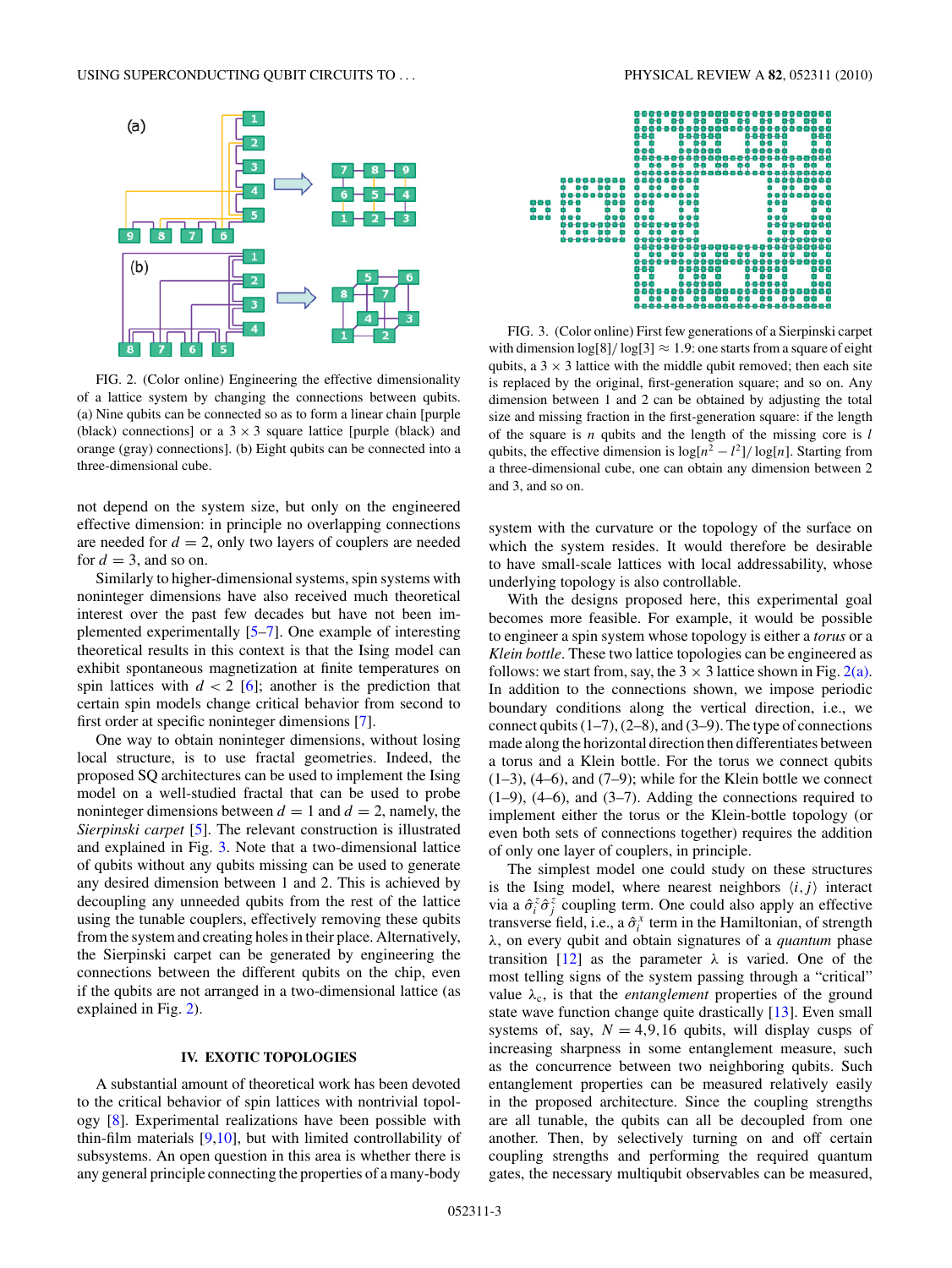e.g., following quantum state tomography or entanglement witness measurement protocols. Alternatively, if one could simultaneously couple all the qubits to a common resonator, one could follow the ideas proposed in Ref. [\[14\]](#page-5-0) to detect the quantum phase transition through the response of the resonator to an external probe.

### **V. BOSE-HUBBARD MODELS**

The architectures described above for spin-lattice systems in nonconventional dimensions and topologies can also be implemented using resonators, such that the result is a Bose-Hubbard system. In such systems, one can study the transport properties of the excitations, which play the role of bosonic particles. In particular, one can investigate the superfluid– Mott-insulator phase transition and the Anderson-localization phase transition.

In order to investigate the superfluid–Mott-insulator phase transition, one needs interparticle interactions. Such interactions can be engineered by coupling each resonator to a qubit, similarly to the proposals of Ref. [\[21\]](#page-5-0). In order to investigate the Anderson-localization phase transition, one needs disorder in the single-site energies or nearest-neighbor coupling strengths (i.e., hopping matrix elements). Engineering such disorder is straightforward with superconducting circuits, where each site energy and each coupling strength is individually tunable. A recent theoretical work also proposed the possibility of engineered time-reversal symmetry breaking in a system of coupled superconducting resonators [\[22\]](#page-5-0). This idea can also be implemented in the systems of arbitrary dimension or topology proposed in our work.

An important quantity in the study of many-body physics is the two-point correlation function of the form  $\langle a_i^{\dagger} a_j \rangle$ . The tunability of the coupling strengths in SQ systems enables one to measure this quantity relatively straightforwardly. One starts by turning all the couplings off. By measuring the number of excitations in each resonator, and repeating the experiment a large number of times, one obtains  $\langle a_i^\dagger a_i \rangle$ . If then one couples only resonators *i* and *j* with coupling strength *J* as described by  $H_2$ , the number of excitations as a function of time is given by

$$
\langle a_i^{\dagger}(t)a_i(t) \rangle
$$
  
=  $\langle a_i^{\dagger}(0)a_i(0) \rangle \cos^2 \left( \frac{Jt}{\hbar} \right) + \langle a_j^{\dagger}(0)a_j(0) \rangle \sin^2 \left( \frac{Jt}{\hbar} \right)$   

$$
-\frac{i}{2} \langle a_i^{\dagger}(0)a_j(0) - a_j^{\dagger}(0)a_i(0) \rangle \sin \left( \frac{2Jt}{\hbar} \right).
$$
 (7)

One can therefore use the resulting oscillations in order to extract the imaginary part of  $\langle a_i^{\dagger}(0) a_j(0) \rangle$ . Repeating the same procedure with a  $\pi/2$  phase shift applied to one of the resonators allows the extraction of the real part of  $\langle a_i^{\dagger}(0) a_j(0) \rangle$ .

### **VI. QUENCH DYNAMICS AND TOPOLOGY-QUENCH EXPERIMENTS**

The *in situ* tunability of the parameters in SQ circuits enables one to perform quench-related experiments, where the parameters are changed from some initial configuration to a different one. What starts out being the ground state or thermal-equilibrium state then becomes an excited state that tends to relax to the new ground state or thermal-equilibrium state. How this relaxation takes place, and whether it is possible at all under the constraints imposed by conservation laws has been a subject of extensive studies in the past [\[13,23\]](#page-5-0). The quintessential example of such quench problems is the Kibble-Zurek mechanism [\[24\]](#page-5-0), which describes defect formation in systems that are quenched from one thermodynamic phase into another and is proposed as the mechanism for pattern formation, such as galaxy creation, in the early universe. Using the SQ architecture discussed here, one can quench the parameters across any of the phase transitions mentioned above and analyze the resulting dynamics of the system.

We also propose the idea of implementing *topology-quench* experiments, in which a system is initially embedded in one topology and, subsequently, its internal interactions are changed in order to obtain a different topology. The idea can be explained using the  $3 \times 3$  lattice of Fig.  $2(b)$ , which can be turned into a torus or a Klein bottle, as explained above. The two different topologies differ by two of the connections implementing the boundary conditions:  $(1-3)$  and  $(7-9)$  versus  $(1-9)$ and (3–7). A topology quench can be performed by switching off the torus-generating connections and then switching on the Klein-bottle-generating connections. It is known that the partition functions of the Ising model in these two different topologies are not the same [\[8\]](#page-4-0), and we would therefore expect to see signatures of the different orders as we change from one topology to the other. These may be manifested by the magnetization and thermal entanglement properties [\[13\]](#page-5-0). In this case, it is the actual topology of the underlying lattice structure that changes as one set of interactions is turned off and another is turned on. The reordering of the quantum state via the Kibble-Zurek mechanism will consequently have to follow this change of topology of the lattice.

### **VII. TYPICAL EXPERIMENTAL PARAMETERS**

Superconducting flux qubits typically have minimum gaps [i.e., the parameter  $\Delta$  in Eq. [\(1\)](#page-0-0)] in the range 3–7 GHz [\[3\]](#page-4-0). Recently, new qubit designs have made this parameter *in situ* tunable, with a minimum value of essentially zero [\[16\]](#page-5-0). The parameter  $\Delta$  can therefore be tuned to any value between 0 and 7 GHz. By changing the externally applied flux in the large qubit loop, the parameter  $\epsilon$  can be tuned to any value between 0 and values higher than 20 GHz.

The coupling strength between a qubit and a coupler can be designed through the kinetic inductance arising from shared superconducting segments or Josephson junctions. Coupling strengths close to 1 GHz have been achieved [\[25\]](#page-5-0), and with straightforward parameter changes it should be possible to reach values of about 2 GHz. Couplers typically have minimum gaps  $\Delta$  in the range 10–20 GHz. These parameters can result in a maximum interqubit coupling strength on the order of a few hundred MHz [\[17\]](#page-5-0) (note that, by the design of the circuit under consideration, the effective interqubit coupling strength is tunable). It is therefore possible to explore parameter combinations extending from the regime where the single-spin energies (including both  $\sigma_x$  and  $\sigma_z$  components) are larger than the interaction energy to the regime where the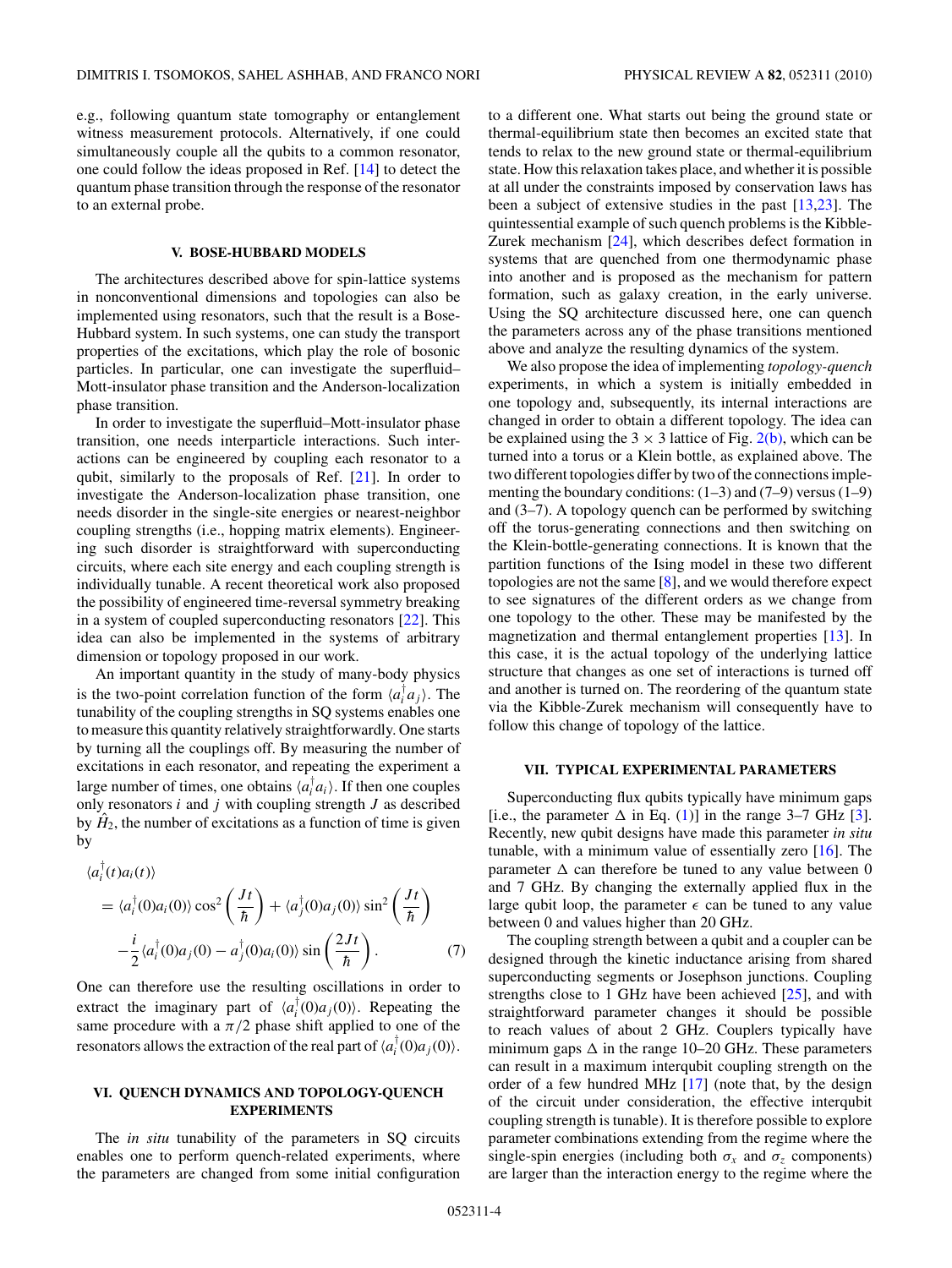<span id="page-4-0"></span>opposite is true. This is the region where phase transitions are expected to occur, suggesting that the experimental investigation of these phase transitions and related critical phenomena in superconducting qubit circuits is feasible.

Superconducting resonators with frequencies in the fewgigahertz range, which is the natural range to use in qubit circuits, can be designed and fabricated with high controllability. In qubit-resonator circuits, coupling strengths in the range of 10–100 MHz are common, and recent experiments have achieved coupling strengths close to 1 GHz [\[26\]](#page-5-0). Since superconducting couplers have similar structure to qubits, similar resonator-coupler coupling strengths can be expected. The above numbers indicate that inter-resonator coupling strengths (i.e., hopping coefficients) and on-site interparticle interaction coefficients on the order of a few hundred MHz should be achievable. Since the competition between intersite hopping and on-site interactions governs the superfluid–Mott-insulator transition, one should be able to access the superfluid–Mott-insulator transition in the proposed architecture. Disorder of magnitudes smaller than or larger than hundreds of MHz can also be achieved, implying that the Anderson-localization transition can also be investigated.

Typical decay rates for both qubits and resonators are on the order of  $1 \mu s$  in superconducting circuits. It has been a challenge to experimentally fabricate multiple qubits on one chip where all of the qubits have coherence times at that scale. However, it is expected that in the future long coherence in multiqubit circuits will be possible. When that goal is achieved, it will mean that the overall coherence time scale will be long compared to typical parameters in the Hamiltonian, which are on the order of tens of nanoseconds or shorter.

# **VIII. CONCLUSIONS AND OUTLOOK**

Facilitated by high levels of controllability and steadily improving coherence properties, superconducting qubits and resonators are finding various potential applications in quantum information processing and condensed-matter physics. For example, there have recently been a number of proposals for using them as quantum simulators [1]. In this context, the single-qubit and resonator controllability and readout is a key

advantage of superconducting qubits compared to microscopic simulators, such as natural atoms or ions.

In this work, we have added to the list of feasible potential applications of superconducting circuits the engineering of lattice systems in arbitrary dimension and topology. In particular, we have proposed to engineer spin lattices in integer dimensions  $d \geq 3$ , fractal dimensions, and nonconventional topologies. We have also discussed how Bose-Hubbard lattice systems in similar exotic dimensions and topologies can be implemented using superconducting resonators. An advantage of SQ systems in this context, which is particularly exploited in our proposals, is the high level of connectivity [\[27\]](#page-5-0) between superconducting qubits, resonators, and hybrid qubit-resonator systems. Furthermore, the *in situ* tunability of the parameters allows for the design of quench, or even topology-quench, experiments: in such experiments the internal reordering of the system could be observed as the connections between lattice sites are changed. In this case, the very topology of the underlying lattice could be quenched, thereby opening the way to a rather different type of quantum quench experiments.

We should emphasize that our proposal for investigating signatures of phase transitions in the Ising model does *not* require multiqubit quantum coherence. Additionally, fluctuations in the parameters can be tolerated for purposes of analyzing the presence or absence of phase transitions. Such experiments should therefore be easier to realize in the near future. Experiments combining both scalability and long multiqubit coherence times are expected in the coming few years, at which point the investigation of quantum phase transitions and critical phenomena using superconducting lattice systems can also be realized.

### **ACKNOWLEDGMENTS**

We would like to thank M. Blencowe and J. R. Johansson for useful discussions. This work was supported in part by the EPSRC-GB Grant No. EP/G045771/1, DARPA, LPS, NSA, ARO, NSF Grant No. 0726909, Grant-in-Aid for Scientific Research (S), MEXT Kakenhi on Quantum Cybernetics, and Funding Program for Innovative R&D on S&T (FIRST).

- [1] I. Buluta and F. Nori, Science **326**[, 108 \(2009\).](http://dx.doi.org/10.1126/science.1177838)
- [2] M. Greiner, O. Mandel, T. Esslinger, T. W. Hänsch, and I. Bloch, [Nature \(London\)](http://dx.doi.org/10.1038/415039a) **415**, 39 (2002).
- [3] J. Q. You and F. Nori, Phys. Today **58** [\(11\), 42 \(2005\);](http://dx.doi.org/10.1063/1.2155757) R. J. Schoelkopf and S. M. Girvin, [Nature \(London\)](http://dx.doi.org/10.1038/451664a) **451**, 664 (2008); J. Clarke and F. K. Wilhelm, *ibid.* **453**[, 1031 \(2008\).](http://dx.doi.org/10.1038/nature07128)
- [4] R. Harris *et al.*, Phys. Rev. B **82**[, 024511 \(2010\);](http://dx.doi.org/10.1103/PhysRevB.82.024511) M. W. Johnson *et al.*, [Supercond. Sci. Technol.](http://dx.doi.org/10.1088/0953-2048/23/6/065004) **23**, 065004 (2010).
- [5] T. Nakayama and K. Yakubo, *Fractal Concepts in Condensed Matter Physics* (Springer, Berlin, 2003).
- [6] Y. Gefen, B. B. Mandelbrot, and A. Aharony, [Phys. Rev. Lett.](http://dx.doi.org/10.1103/PhysRevLett.45.855) **45**[, 855 \(1980\);](http://dx.doi.org/10.1103/PhysRevLett.45.855) Y. Gefen, A. Aharony, and B. B. Mandelbrot, J. Phys. A **17**[, 1277 \(1984\);](http://dx.doi.org/10.1088/0305-4470/17/6/024) G. Bhanot, H. Neuberger, and J. A.

Shapiro, [Phys. Rev. Lett.](http://dx.doi.org/10.1103/PhysRevLett.53.2277) **53**, 2277 (1984); M. A. Novotny, *[ibid.](http://dx.doi.org/10.1103/PhysRevLett.70.109)* **70**[, 109 \(1993\);](http://dx.doi.org/10.1103/PhysRevLett.70.109) G. P. Zheng and M. Li, [Phys. Rev. E](http://dx.doi.org/10.1103/PhysRevE.62.6253) **62**, 6253 [\(2000\);](http://dx.doi.org/10.1103/PhysRevE.62.6253) G. Pruessner, D. Loison, and K. D. Schotte, [Phys. Rev.](http://dx.doi.org/10.1103/PhysRevB.64.134414) B **64**[, 134414 \(2001\);](http://dx.doi.org/10.1103/PhysRevB.64.134414) M. Shinoda, [J. Appl. Probab.](http://dx.doi.org/10.1239/jap/1019737982) **39**, 1 (2002); A. Vezzani, J. Phys. A **36**[, 1593 \(2003\).](http://dx.doi.org/10.1088/0305-4470/36/6/305)

- [7] M. Tissier, B. Delamotte, and D. Mouhanna, [Phys. Rev. Lett.](http://dx.doi.org/10.1103/PhysRevLett.84.5208) **84**[, 5208 \(2000\);](http://dx.doi.org/10.1103/PhysRevLett.84.5208) A. Peles and B. W. Southern, [Phys. Rev. B](http://dx.doi.org/10.1103/PhysRevB.69.081403) **69**, [081403\(R\) \(2004\).](http://dx.doi.org/10.1103/PhysRevB.69.081403)
- [8] S. Yamaguchi, [Prog. Theor. Phys.](http://dx.doi.org/10.1143/PTP.97.703) **97**, 703 (1997); W. T. Lu and F. Y. Wu, [Phys. Lett. A](http://dx.doi.org/10.1016/S0375-9601(99)00420-X) **259**, 108 (1999); **293**[, 235 \(2002\);](http://dx.doi.org/10.1016/S0375-9601(02)00019-1) [Phys.](http://dx.doi.org/10.1103/PhysRevE.63.026107) Rev. E **63**[, 026107 \(2001\);](http://dx.doi.org/10.1103/PhysRevE.63.026107) C. H. Otto Chui and P. A. Pearce, J. Stat. Phys. **107**[, 1167 \(2002\);](http://dx.doi.org/10.1023/A:1015113909363) N. Zhao, H. Dong, S. Yang, and C. P. Sun, Phys. Rev. B **79**[, 125440 \(2009\).](http://dx.doi.org/10.1103/PhysRevB.79.125440)